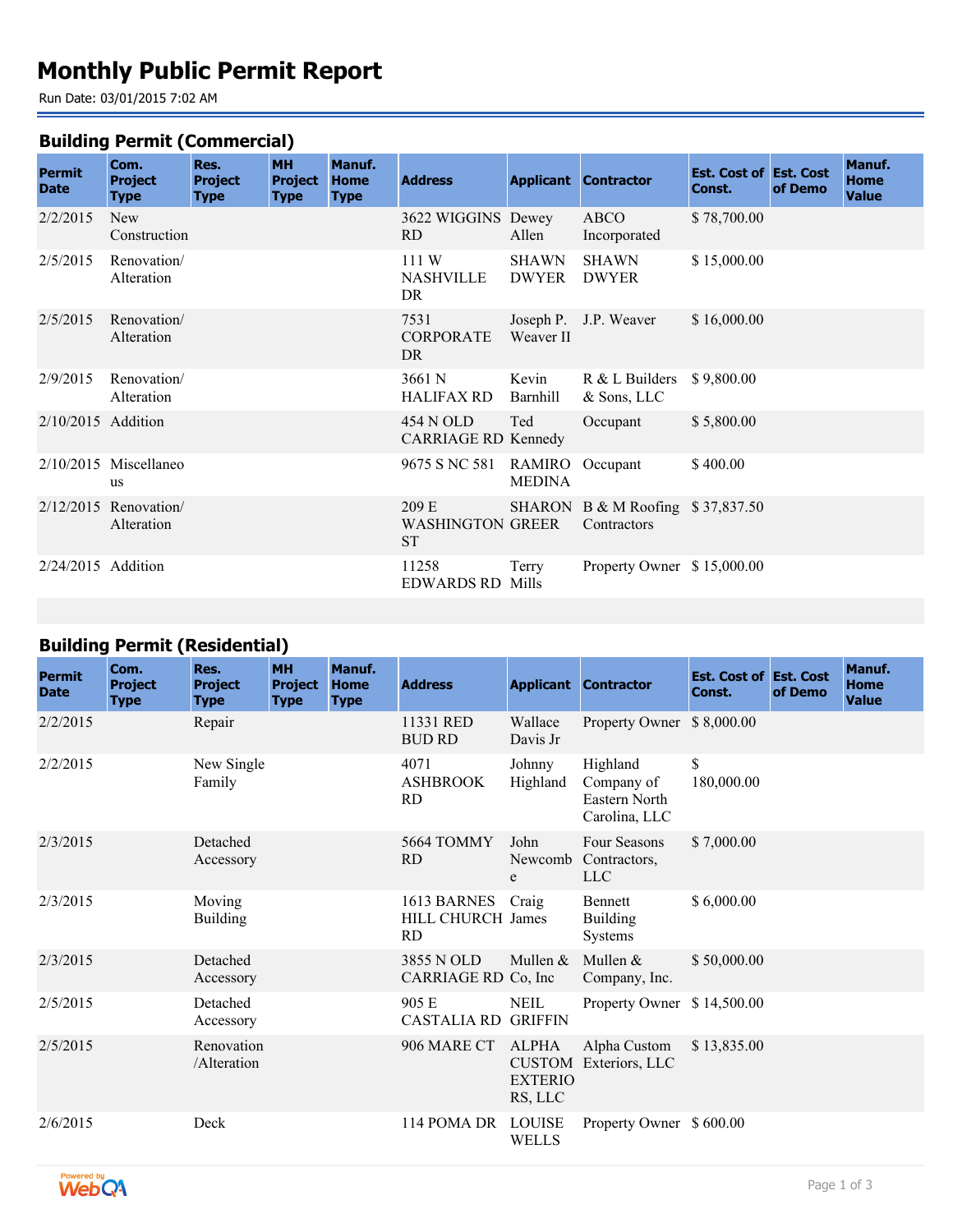## **Building Permit (Residential)**

| <b>Permit</b><br><b>Date</b> | Com.<br>Project<br><b>Type</b> | Res.<br><b>Project</b><br><b>Type</b> | <b>MH</b><br><b>Project</b><br><b>Type</b> | Manuf.<br><b>Home</b><br><b>Type</b> | <b>Address</b>                              |                                 | <b>Applicant Contractor</b>                 | <b>Est. Cost of Est. Cost</b><br>Const. | of Demo | Manuf.<br><b>Home</b><br><b>Value</b> |
|------------------------------|--------------------------------|---------------------------------------|--------------------------------------------|--------------------------------------|---------------------------------------------|---------------------------------|---------------------------------------------|-----------------------------------------|---------|---------------------------------------|
| 2/9/2015                     |                                | New Single<br>Family                  |                                            |                                      | 170<br>ZACHARIAH<br>RD                      | Dean<br>Holland                 | Dean A. Holland \$<br>Builders, Inc.        | 205,000.00                              |         |                                       |
| 2/9/2015                     |                                | Addition<br>(covered)                 |                                            |                                      | 1487 RED OAK Keith<br><b>RD</b>             | Price                           | Keith Price<br>Construction                 | \$9,450.00                              |         |                                       |
| 2/9/2015                     |                                | New Single<br>Family                  |                                            |                                      |                                             | <b>DEAN</b><br>D                | Dean A. Holland \$<br>HOLLAN Builders, Inc. | 170,000.00                              |         |                                       |
| 2/13/2015                    |                                | Detached<br>Accessory                 |                                            |                                      | 3936<br><b>BAYBROOK</b><br><b>RD</b>        | Gene<br>ki                      | Gene<br>Piotrkows Piotrkowski               | \$10,300.00                             |         |                                       |
| 2/13/2015                    |                                | Addition<br>(covered)                 |                                            |                                      | 2548 BODDIE<br>LN                           | Charles<br>Mullen               | Mullen &<br>Company, Inc.                   | \$75,000.00                             |         |                                       |
| 2/13/2015                    |                                | Addition<br>(covered)                 |                                            |                                      | 1549<br>LANCASTERS Foster<br><b>HIRE CT</b> | Chris                           | North Carolina<br><b>Exteriors LLC</b>      | \$17,500.00                             |         |                                       |
| 2/16/2015                    |                                | New Single<br>Family                  |                                            |                                      | 5233<br><b>TUSCANY RD</b>                   | Joe<br>Anthony                  | Four Seasons<br>Contractors,<br><b>LLC</b>  | \$<br>160,000.00                        |         |                                       |
| 2/16/2015                    |                                | Repair                                |                                            |                                      | 2318 N NC 58                                | Ed T<br>Griffin                 | Ed T Griffin                                | \$6,000.00                              |         |                                       |
| 2/16/2015                    |                                | Detached<br>Accessory                 |                                            |                                      | 12502<br><b>OBRYAN RD</b>                   | Roy<br>Coffey                   | Property Owner \$14,769.00                  |                                         |         |                                       |
| 2/16/2015                    |                                | Detached<br>Accessory                 |                                            |                                      | 12502<br><b>OBRYAN RD</b>                   | Roy<br>Coffey                   | Property Owner \$14,769.00                  |                                         |         |                                       |
| 2/16/2015                    |                                | New Single<br>Family                  |                                            |                                      | 3484<br><b>BUFFALOE</b><br><b>RIDGE CT</b>  | John<br>Newcomb<br>e            | Four Seasons<br>Contractors,<br><b>LLC</b>  | \$<br>199,000.00                        |         |                                       |
| 2/18/2015                    |                                | Addition<br>(covered)                 |                                            |                                      | 4644 ASHLEY<br>DR                           | <b>ROBERT</b><br><b>GRIFFIN</b> | Property Owner \$15,000.00                  |                                         |         |                                       |
| 2/20/2015                    |                                | New Single<br>Family                  |                                            |                                      | 723 CLARK ST Randall                        | Neal<br>Weaver                  | Randall Neal<br>Weaver                      | \$45,000.00                             |         |                                       |
| 2/20/2015                    |                                | Detached<br>Accessory                 |                                            |                                      | 5616 POTTERS<br><b>CLAY CT</b>              | Charles<br>Mullen               | Mullen &<br>Company, Inc.                   | \$35,000.00                             |         |                                       |
| 2/24/2015                    |                                | New Single<br>Family                  |                                            |                                      | 7102<br><b>BITTERROOT</b><br><b>RD</b>      | <b>JERRY</b><br><b>BAKER</b>    | Four Seasons<br>Contractors,<br><b>LLC</b>  | \$<br>220,000.00                        |         |                                       |
| 2/27/2015                    |                                | New Single<br>Family                  |                                            |                                      | 7227<br><b>BAYWOOD</b><br>RD                | Joe<br>Anthony                  | Four Seasons<br>Contractors,<br>LLC         | $\mathbb{S}$<br>160,000.00              |         |                                       |

## **Demolition**

| <b>Permit</b><br><b>Date</b> | Com.<br><b>Project</b><br><b>Type</b> | <b>IRes.</b><br><b>Project</b><br><b>Type</b> | <b>MH</b><br><b>Project Home</b><br><b>Type</b> | <b>Manuf.</b><br><b>Type</b> | <b>Address</b> |  | <b>Applicant Contractor</b> | <b>Est. Cost of Est. Cost Home</b><br>Const. | of Demo | Manuf.<br>Value |
|------------------------------|---------------------------------------|-----------------------------------------------|-------------------------------------------------|------------------------------|----------------|--|-----------------------------|----------------------------------------------|---------|-----------------|
|------------------------------|---------------------------------------|-----------------------------------------------|-------------------------------------------------|------------------------------|----------------|--|-----------------------------|----------------------------------------------|---------|-----------------|